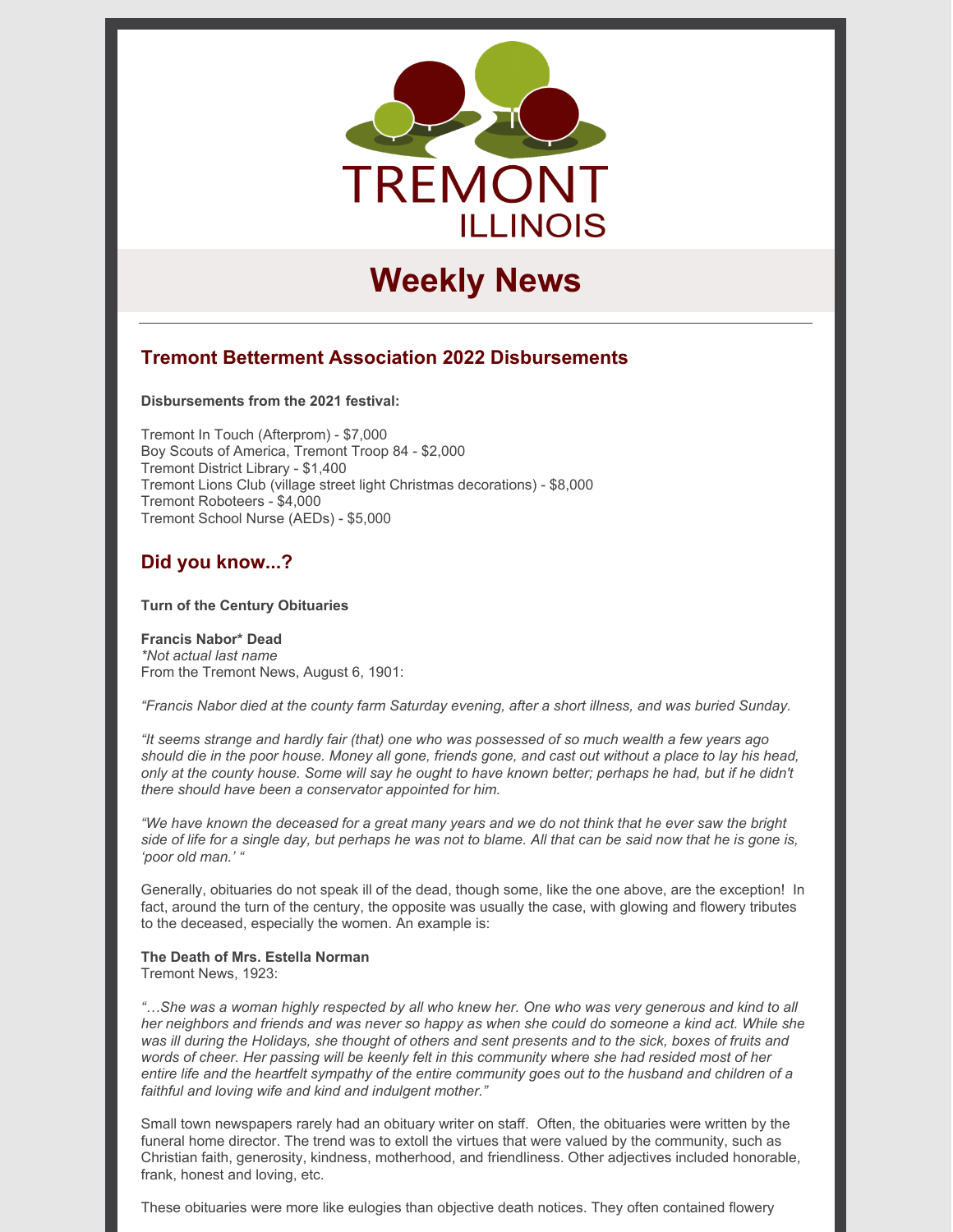descriptions that could not always be trusted as fact.

During the Industrial Revolution, men were no longer remembered so much for their attributes. Instead, many obituaries focused on the prominence and wealth of the deceased, such as for Thomas A. Davis in 1899:

*"(He was) reputed to be one of the wealthiest residents…he owned considerable land…he amassed an immense fortune."*

**Next week** – More about early Tremont obituaries

*Note: The Tremont Museum is selling volumes one and two of Tremont obituary books for \$5.00 each.* The obituaries are from very early Tremont through 1988. They can be purchased at the Museum on 2nd *and 4th Sundays from 2:00-4:00 pm, cash or check, or call 309-840-0094. They make very interesting reading. Many generations of some Tremont families are included.*

~Tremont Museum and Historical Society

### **Tremont Townwide Spring Garage Sales**

The Town-wide spring garage sales will be Friday and Saturday, April 29th and 30th.

If you would like to participate:

Please sign up at Village Hall or email your information t[otremontgaragesales@gmail.com](mailto:tremontgaragesales@gmail.com) to have your sale put on the map and pay \$2 fee that will be put towards advertising. You must sign up by April 22nd to be printed on the map.

If you have further questions, you can contact Linda Drake at: **Email:** tremontgaragesales@gmail.com **Phone:** (309) 202-080

### **Tremont District Library**

#### **Hogwarts' Half-Bloods (YA Book Club)**

Ages 12-19 are invited to join us to discuss a monthly book (or two) pick and enjoy a drink from Eli's. Copies of each month's book are available at the library for anyone interested! If you'd like to keep up to date with Hogwarts' Half-Bloods, email Lizzi at [lizzi@tremontlibrary.com](mailto:lizzi@tremontlibrary.com) to be added to our Remind group.

Upcoming reads:

- April 19th "Happily Ever After", "The Heir", & "The Crown" by Kiera Cass
- May 17th "The Maze Runner" & "The Scorch Trials" by James Dashner

#### **Make-it Monday**

3:30 - 4:30 PM

Miss Nicole loves to learn about the world around her and create cool things, and that's what Make-It Monday is all about! Join her once a month to make a cool S.T.E.A.M. related project! Upcoming topics:

- April: Thermochromic Slime
- May: Levers, Pulleys, Catapults Oh My!

#### **Baby and Me**

Wednesdays, 10:30 AM

New and experienced parents are invited to join Miss Nicole on Wednesday mornings for a parent/baby support group. Meet other parents in the area, make friends, enjoy new toys, lots of books, and a must: free coffee.

The focus of this group is parents and young children ages 0-3, but other siblings are always welcome! No registration required, drop in whenever works best for you.

### **Summer Recreation Baseball & Softball Registration**

Little Turks T-Ball (age 4-6 / Co-ed): \$50.00 Resident–**NOT OPEN YET** 6U Modified Coach Pitch (Co-ed): \$50.00 Resident Boys 8 & under / Girls 8 & under: \$75.00 Resident Boys 10 & under / Girls 10 & under: \$85.00 Resident Boys 12 & under / Girls 12 & under: \$85.00 Resident

*Please note: additional \$25.00 fee charged for non-residents*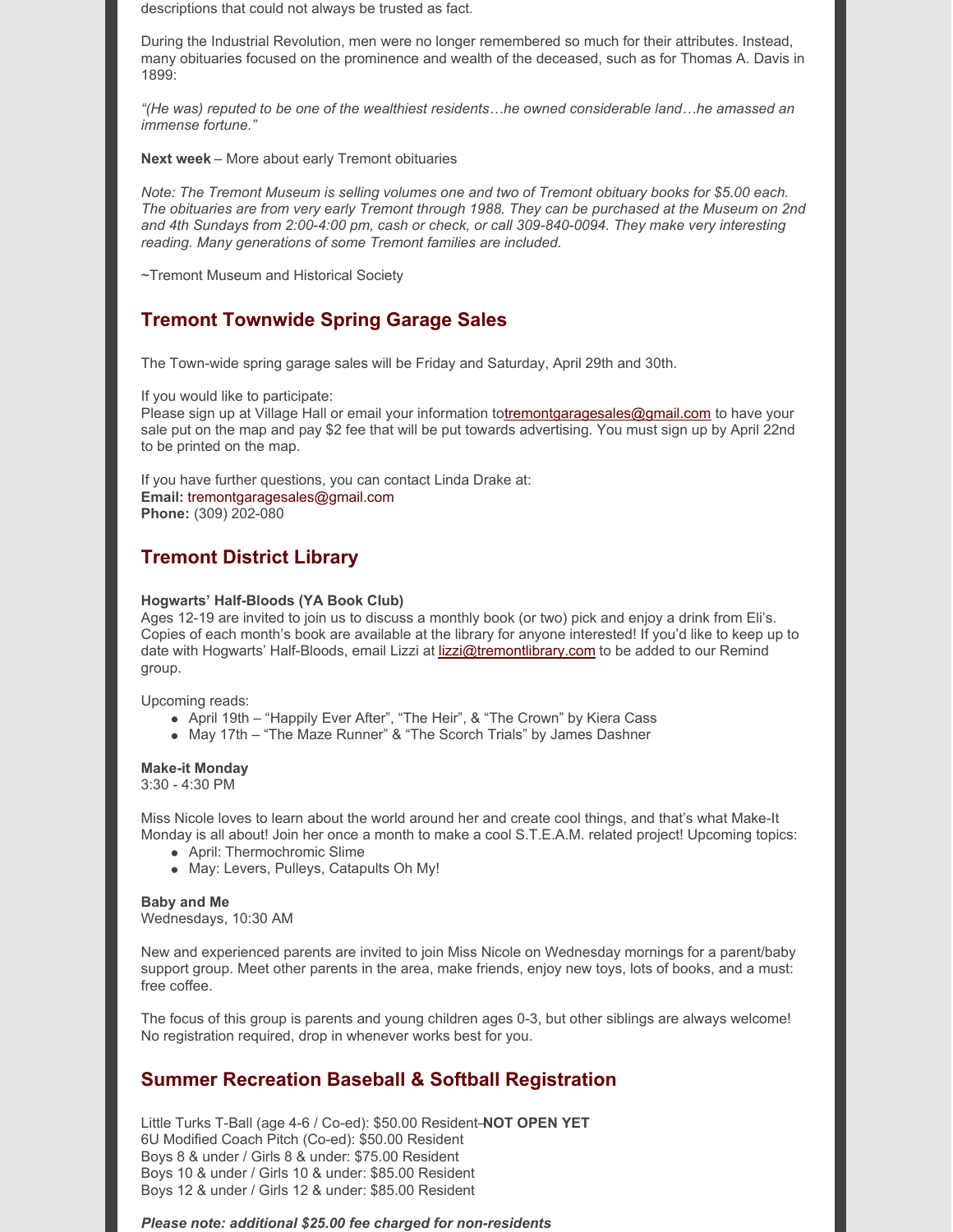#### *Registration ends 4/15/2022 due to shirt order processing*

- \* Register online at [www.tremontpark.org](http://www.tremontpark.org) (please note there is a 3% processing fee)
- \* Stop in during staffed hours to complete a form and make payment.
- \* Watch website and Facebook for T-ball registrations

### **Tremont Museum**

The Tremont Museum is open this Sunday, April 10th.

FREE ADMISSION, donations gratefully accepted.

2:00-4:00PM, Located at the corner of S. Sampson and W. Madison Streets.



*Photo ca. 1920, unknown boy and location*

### **Community Shred Day**

Tremont First National Bank will be hosting a community shred day at their Tremont office on Saturday, May 7 from 9AM - noon.

For more information, click [here.](https://www.tremontil.com/Tremont-news/2022/Shred_Day.pdf)

### **Monday**

BB @ LeRoy - 4:30PM

SB @ LeRoy - 4:30PM

MS Track @ Canton - 4:30PM

#### **Tuesday**

HS Track @ Manito - 4:00PM

BB @ Manito - 4:15PM

### **Wednesday**

BB vs GCMS - 4:30PM

SB vs GCMS - 4:30PM

### **Thursday**

BB @ Havana - 4:30PM

SB @ Glasford - 4:30PM

HS Track home - 4:30PM